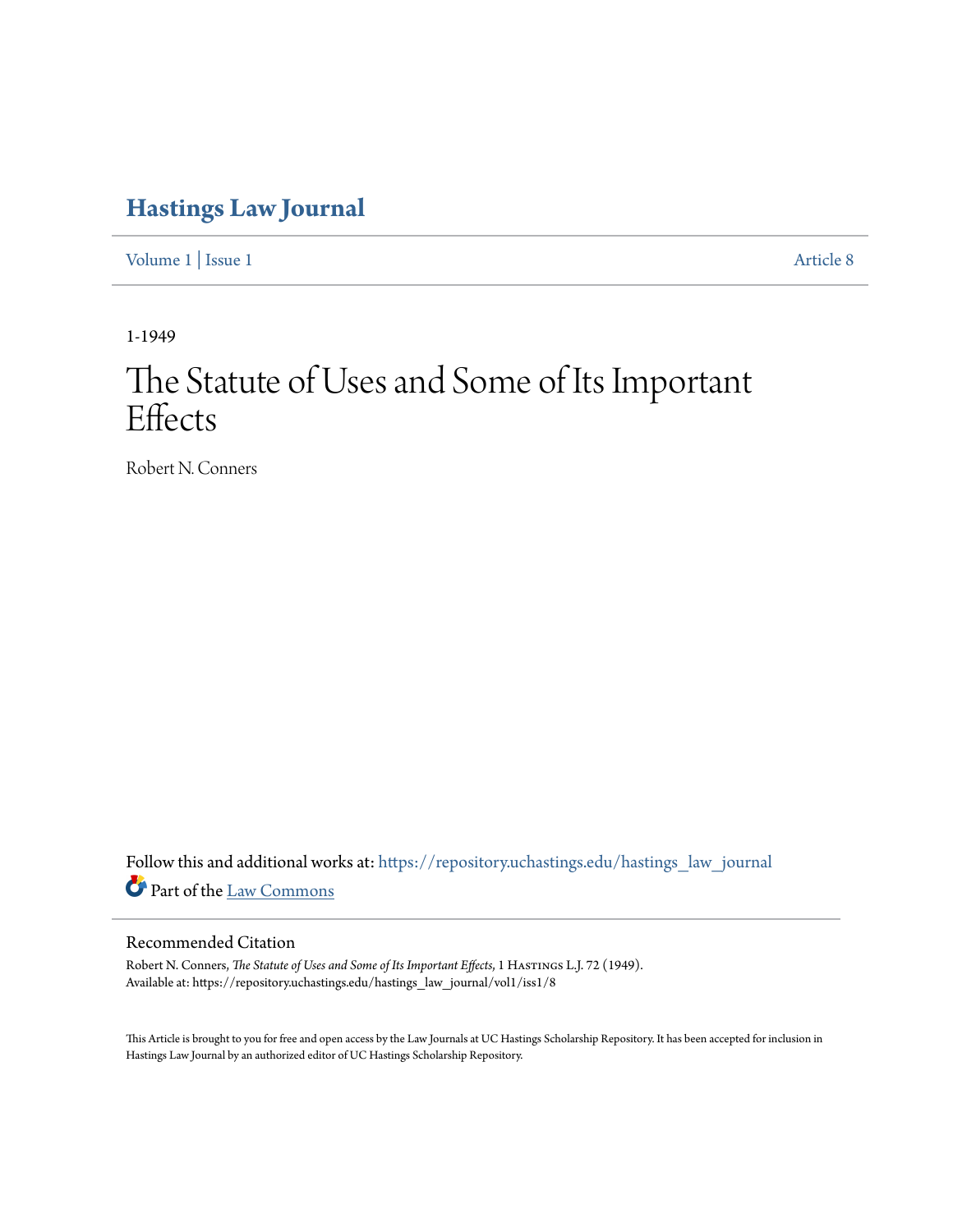#### THE **STATUTE** OF **USES AND SOME** OF **ITS** IMPORTANT **EFFECTS**

BY ROBERT N. CONNERS

In the early part of the sixteenth century in England there existed a practice on the part of landowners of conveying their land for the use of someone other than the feoffee. The procedure generally followed consisted of a transfer of the legal title to a feoffee and a promise by him that he would allow whomever the feoffor indicated to have the possession and enjoyment of the land. The person entitled under this agreement to the benefits of the land was known as the<br>"cestui qui use" and was often the feoffor himself. It "cestui qui use" and was often the feoffor himself. is commonly believed that these uses first started in the fourteenth century as a means of avoiding prohibitions against the ownership of land by religious organizations. An owner of land who wanted a monastery to have it found that he could accomplish this purpose, at least to some extent, by enfeoffing a neighbor with the land and exacting a promise from him that it be held for the use of the monastery. Landowners soon found that they could avoid other restrictions and burdens on<br>titles to land by means of uses. A landowner could titles to land by means of uses. save his heirs from the feudal incidents of descent by conveying to a friend for the use of his heirs, he could get around his lack of power to devise real property by conveying to the use of persons that he would designate in his will, and he could escape forfeiture for treason by enfeoffing another to his own use before he began a treasonable escapade that might lead to forfeiture. The feudal burdens and disabilities related only to the holders of legal title. For this reason the rights under a use could not be forfeited nor could uses be charged with other feudal burdens incident to the legal title.

Uses were not recognized by the law courts and so the cestui qui use could not enforce his rights in courts of law, but had to depend on the good faith of the feoffee. When these uses were first made for the benefit of religious organizations. they were enforced by exercise of the Church's powerful hold on the minds<br>of the people. A properly injected threat from Church A properly injected threat from Church officials was in most cases sufficient to curb an inclination to ignore a promise made to hold land for the benefit of a Church or monastery. There was no real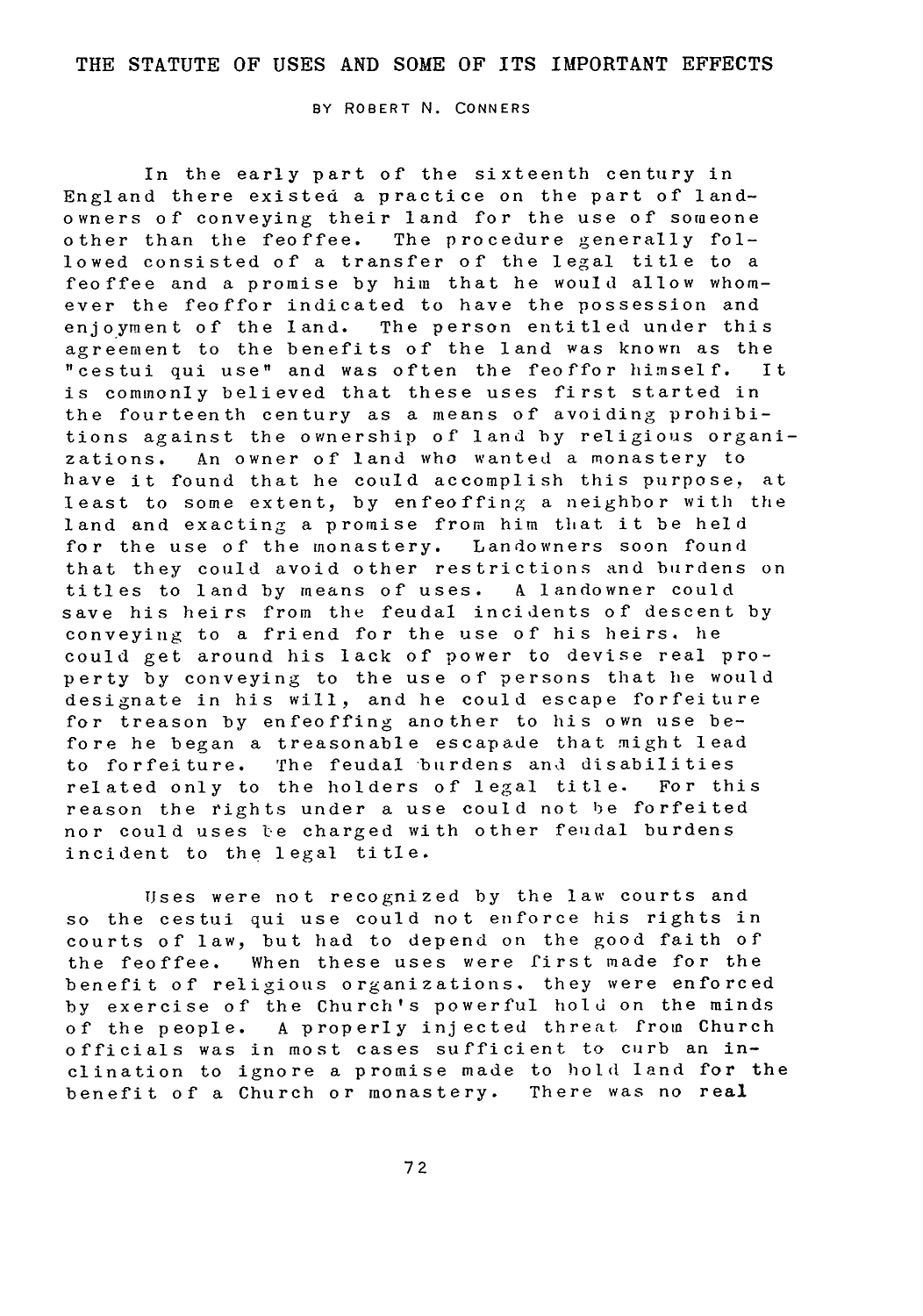means of enforcing uses made for other purposes until the Chancellor, as keeper of the King's conscience, recognized that it was unjust for a feoffee who had promised to hold land for the benefit of another not to keep that promise. It gradually became established procedure for a cestui qui use to appeal to the Court of Chancery for enforcement of his use and for this Court to apply the threat of imprisonment against the feoffee to uses to force him to keep his promise. As uses became even more popular as means of conveying the benefits of land. By **1535** much of the land in England was held for the use of someone other than the holder of the legal title. The Chancellor by this time had reached the position of enforcing uses against all but purchasers of the land for value and without notice of the promise. Since these promises could be oral and even secret, it is obvious that they caused much uncertainty as to titles to land.

In order to restore the sources of revenue lost by avoidance of feudal obligations and to prevent further confusion resulting from secret uses King Henry VIII got .the statute of **27** Henry VIII enacted in **1536.** This act, commonly called the Statute of Uses, provided in substance that when A is seised to the use of B, then B should be deemed the owner in law with seisin and possession of a legal interest of the same size as that given for his use. It is important to notice that the Statute did not attempt to prevent the creation of uses or to change the methods of creating them. It simply provided that when a use was created, the seisin and possession would pass to the cestui qui use. The reasons for the enactment of the Statute are clear. The Statute itself is simple and easily understood. Neverthe less when applied in conjunction with established laws concerning real property, the Statute of Uses resulted in many important and frequently confusing consequences.

#### **EFFECT** OF THE **STATUTE ON** THE TRANSFER OF **LEGAL** INTERESTS

Until 1536 possessory freehold interests could be transferred directly only by feoffment. This required livery of seisin, which involved a symbolic delivery of possession with both parties actually on the land. A term of years could be transferred by an oral lease and entry by the lessee, and the non-possessory interests of reversions and vested remainders could be passed by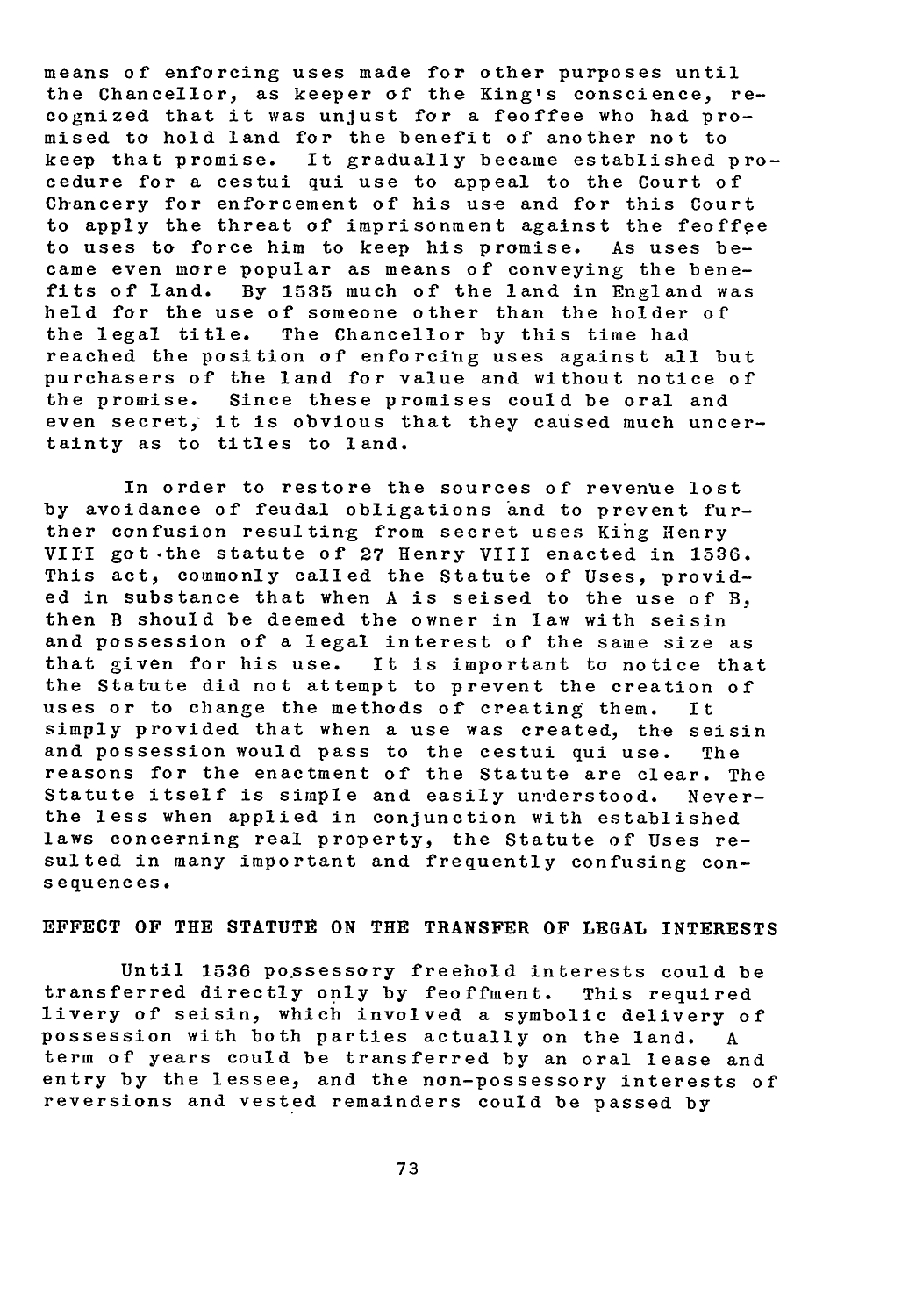sealed deeds of grant. The device of lease and release was a possibility before the Statute an'd did allow a transfer of a possessory fee without livery of seisin. In this transaction the transferror would first lease to the transferee for a term of years; theu, after the transferee had reduced the transferror's interest to a non-possessory reversion by entry on the land under the lease, the transferror could release his reversion to the transferee by deed. Notice however that it was necessary for the transferee to enter by right of his lease before the transferror could be in a position to make a release. Until the transferee entered, the transferror continued to have a possessory freehold interest which could not be transferred by deed. Hence it appears that before the Statute a conveyance of a possessory freehold required entry on the land by both the parties, as in feoffment, or at least entry by the transferee, as in lease and release. Two other methods of conveyance, fine and recovery, were used only in certain instances and were cumbersome and time consuming. In general, a conveyance before 1536 required actual delivery of possession to a transferee.

The Statute did not displace any of the existing methods of conveying land. It was still possible after the Statute to transfer land by feoffment or lease and release, but where these methods were used, it was necessary to guard against resulting uses. Before the Statute it had been so common for the feoffor to keep the use for himself while enfeoffing another with the land that it was presumed that in any conveyance the use returned to the feoffor unless it was specifically mentioned or unless consideration had been given. This presumption continued after the Statute and in so far as the use came back to the transferror, the Statute would operate on the resulting use to give the transferror a legal interest. This could be prevented by stating who should have the use.

After the Statute it became possible to transfer the legal estate of the transferror by the appropriate common law method to another to the use of the transferee. After 1536 the Statute of Uses would act on this transcation to carry the seisin given to the transferee to uses on to the cestui qui use and vest him with legal title. For instance, if A should enfeoff B and his heirs to the use of C and his heirs, C would immediately, by force of the Statute, have legal title in fee simple and B would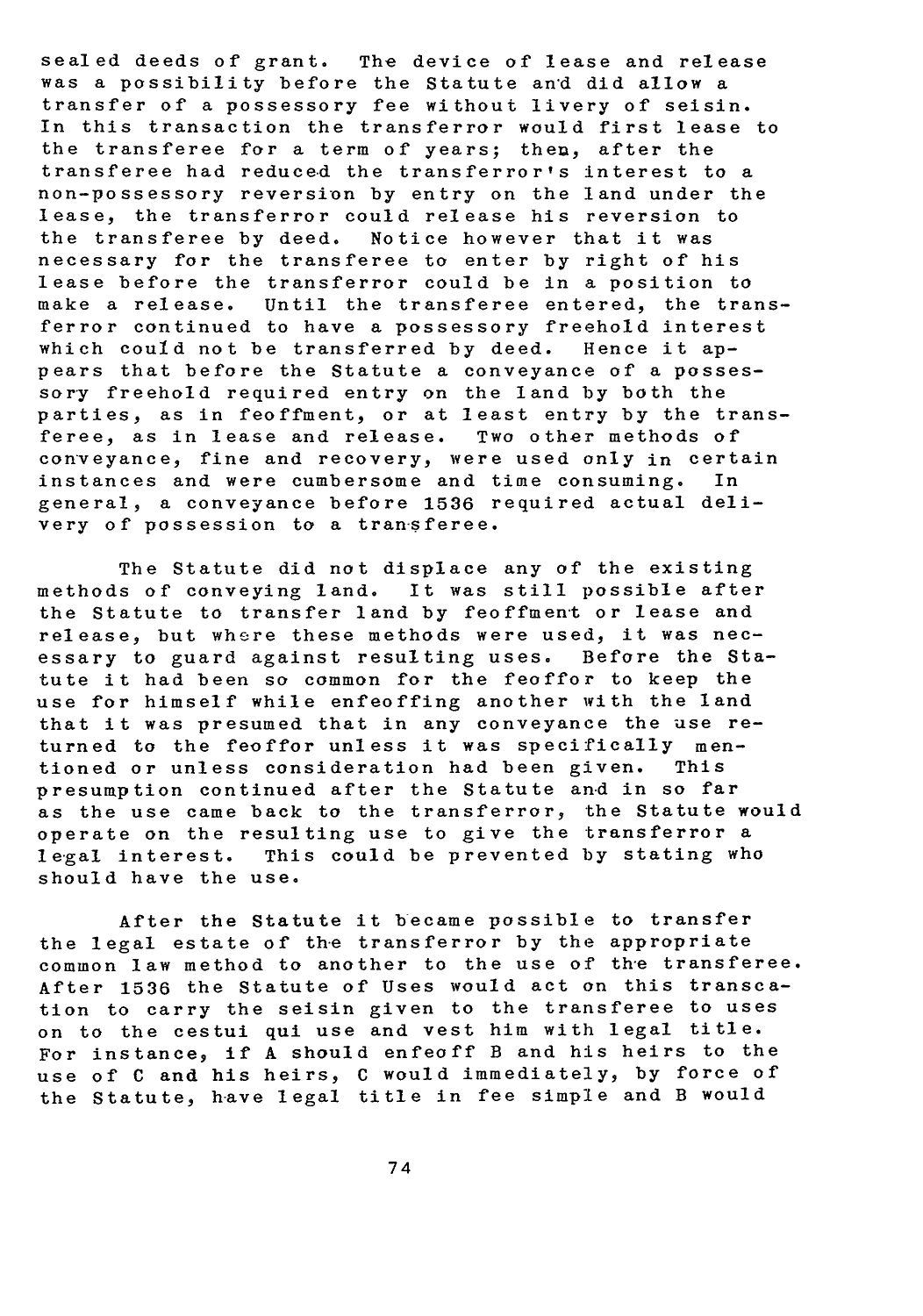have nothing. Before the Statute B would have had the legal title and C only the equitable title, a right in Chancery against B. Another example is the dase in which A enfeoffs B and his heirs to the use of A for. life, remainder to C and his heirs. Here the Statute would put a legal estate for life in A with a legal interest similar to a remain'der in **C,** while B would again have no interest.

Another method of transferring the legal title produced by the Statute was based on the practice of the owner promising to stand seised to the use of another without transfer of the legal title to anyone. It had been common practice before the Statute for one person to "bargain and sell" the use directly to another. This was in effect a promise by the owner that he would stand seised to the use of the other. The Chancellor would enforce such promises only if it could be shown that there was consideration for the owner's promise. While it had been easy to charge. the conscience of a feoffee to uses with the obligation to carry out his promise, the Chancellor felt that unless the owner had been paid, he should not be forced to keep a promise to make a gift of his land. Before 1536 if A were to barmake 1536 if A were to bargain and sell his land to B, A would retain his legal fee and B would have only the personal right against A in the Court of Chancery. After the Statute a valid use arising from a bargain and sale transaction would be changed to a corresponding legal estate in the grantee, and B would immediately have title to the legal interest corresponding to the use sold.

A third type of conveyance, which developed after the Statute, was the so-called "covenant to stand seised." This differs from a bargain and sale only in that the promise must be by a sealed instrument and the consideration must be relationship by blood or marriage, rather than money.

The new methods of bargain and sale and covenant to stand seised enabled an owner of land to pass **a** possessory freehold interest in land without an actual delivery of possession. The Statute itself acted to transfer the legal title and possession according to the promise without any further action by the parties.

To preserve the secrecy of their conveyances and to avoid the fees required by the Statute of Enrollments, which was enacted shortly after the Statute of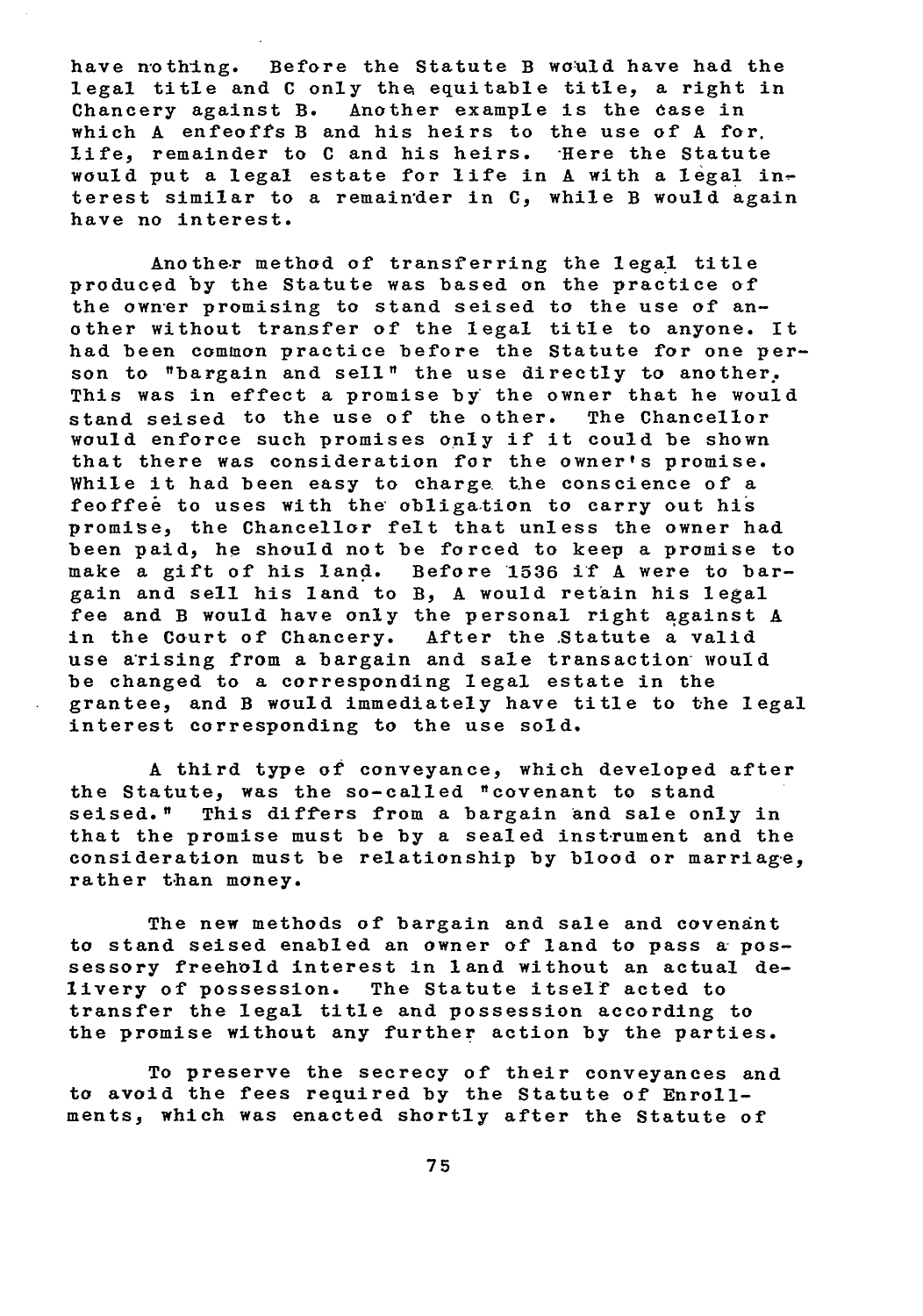Uses, landowners developed an additional technique for conveying land, combining one of the new methods with one of the old. This consisted of a bargain and sale for a term of years followed immediately by a deed of release. Here the Statute of Uses would carry the legal possession of the term directly to the transferee without the necessity for an entry, and the release would be effective immediately. The Statute of Enrollments required the enrollment only of a bargain and sale of a<br>freehold interest. Here the bargain and sale was only Here the bargain and sale was only for a term of years and the freehold reversion was transferred by a deed of release; hence the Statute of Enrollments was neatly evaded.

### **EFFECT** OF THE **STATUTES ON** THE **CREATION** OF **FUTURE** INTEREST:

The only non-possessory freehold interest that an owner of land could create in another before 1530 was a remainder. A remainder could be either vested or contingent, a vested remainder being a present estate in the land with the right to possession postponed until a future time and a contingent remainder being merely a possibility of becoming a vested estate. A remainder is contingent either when the identity of its owner remains uncertain or where the right to possession depends upon the happening of a condition other than the expiration of the preceding estate.

A limitation must have certain qualities to create a remainder. It is necessary that a preceding estate of freehold be created at the same time as the remainder is created and that the remainder become possessory on the expiration of the preceding estate. As a general rule it had been impossible to create a freehold estate to become possessory in the future, since freehold interests could not be conveyed without an immediate delivery of possession. However, the courts reasoned that if a possessory freehold were created, the feoffor could give seisin to the possessory tenant not only for the possessory interest conveyed to him but also for non-possessory interests for others. Hence it was possible for a landowner to to create a present estate of freehold, such as a life estate, and at the same time provide for another estate to become possessory on the termination of the first, tenant not only for his estate, but also for the remainder. On the expiration of the life estate the seisin would "remain" for the holder of the second estate. Since only the transferee of a freehold estate could receive seisin, which is the legal possession of a freehold,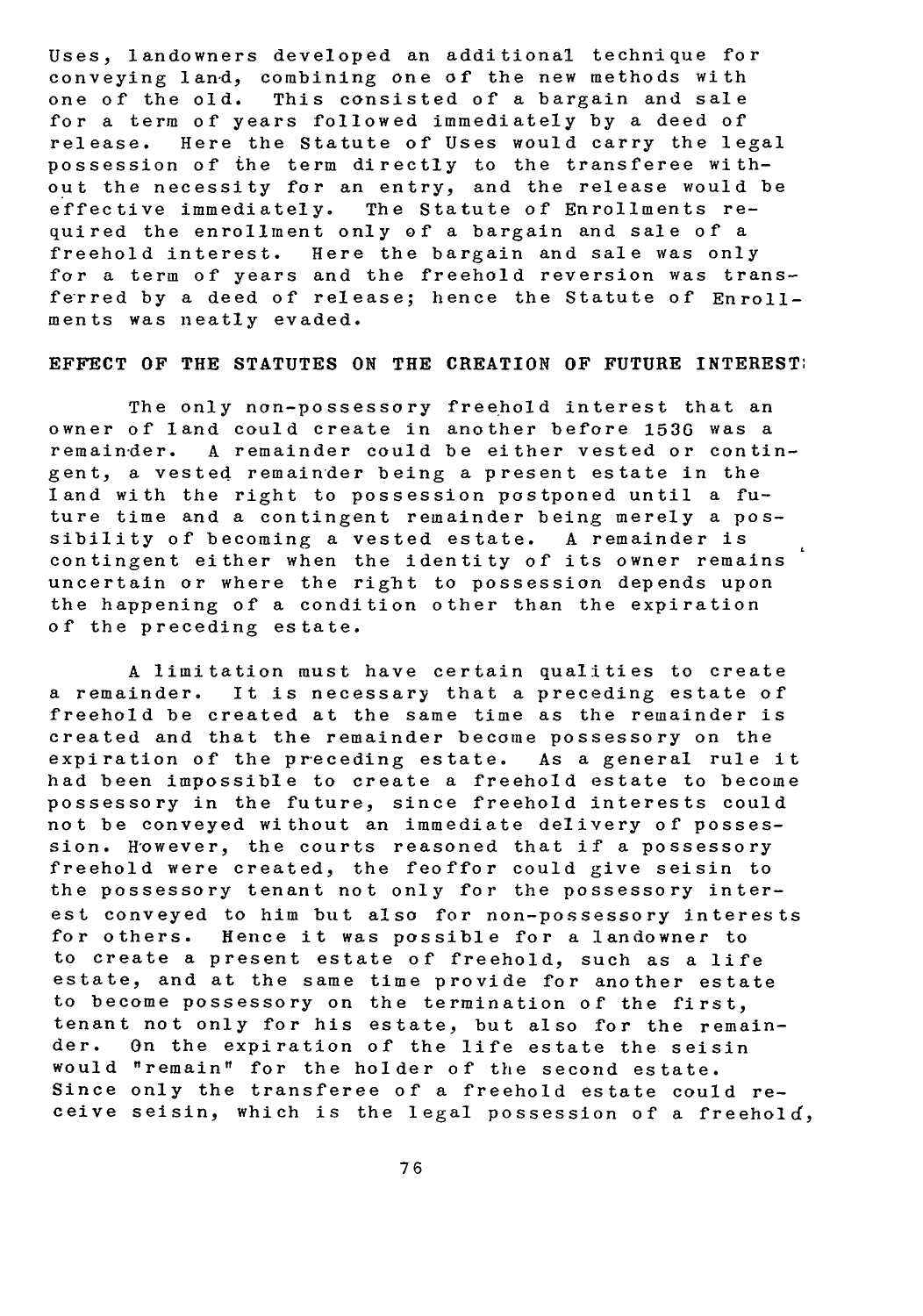the preceding estate was necessarily at least a life esstate. What migh.t be called an exception to this rule existed in the creation of a vested remainder where a term of years was given to the first tenant and livery of seisin was made to him as agent for the remainderman. In this case the seisin went directly to the remainderman., and the tenant held his term under him. Because of the rule that seisin had to be in someone at all times in order that the feudal obligations connected with seisin would be enforceable, it was necessary also that the second estate become possessory immediately on the termination of the first. If there were a gap in time between possession of the two estates, the seisin of the land would automatically **go** to the owner of the fee and could be transferred from him only by another physical delivery of possession. If by the terms of the limitation the second estate could not become possessory until a time after the expiration of the first, the seisin transferred by the livery would be interrupted and the limitation of the second estate would be invalid. Another restriction on the creation of remainders was that they could not be made to take effect in derogation of the proceding estate. The courts reasoned that to the extent that the seisin was given to one it could not be shifted to another by force of the original livery. Consequentl'y a limitation. that would cut short a prior estate and shift it to another was void. Thus it appears that before 1536 the only estate that could be created in another to become possessory in the future was a remainder, that to create a remainder a present estate must be created at the same time, and if the remainder is contingent the present estate must be a freehold; that it must be limited to become possessory at the end of the preceding estate, and that it cannot be limited to become possessory in derogation of the preceding estate.

Since uses before the Statute were equitable in'terests, separate from the legal possession or seisin of the land, they could be created free from the restrictions on transfers of seisin. When the Statute of Uses transformed uses to legal estates, it made possible the creation of legal non-possessory or "future" in-terests in land **of** \*the same types that had been en'forceable only in equity before **1536.**

Before the Statute there were two main types of nonpossessory interests created by uses. Springing uses existed in cases in which an owner of land conveyed the use